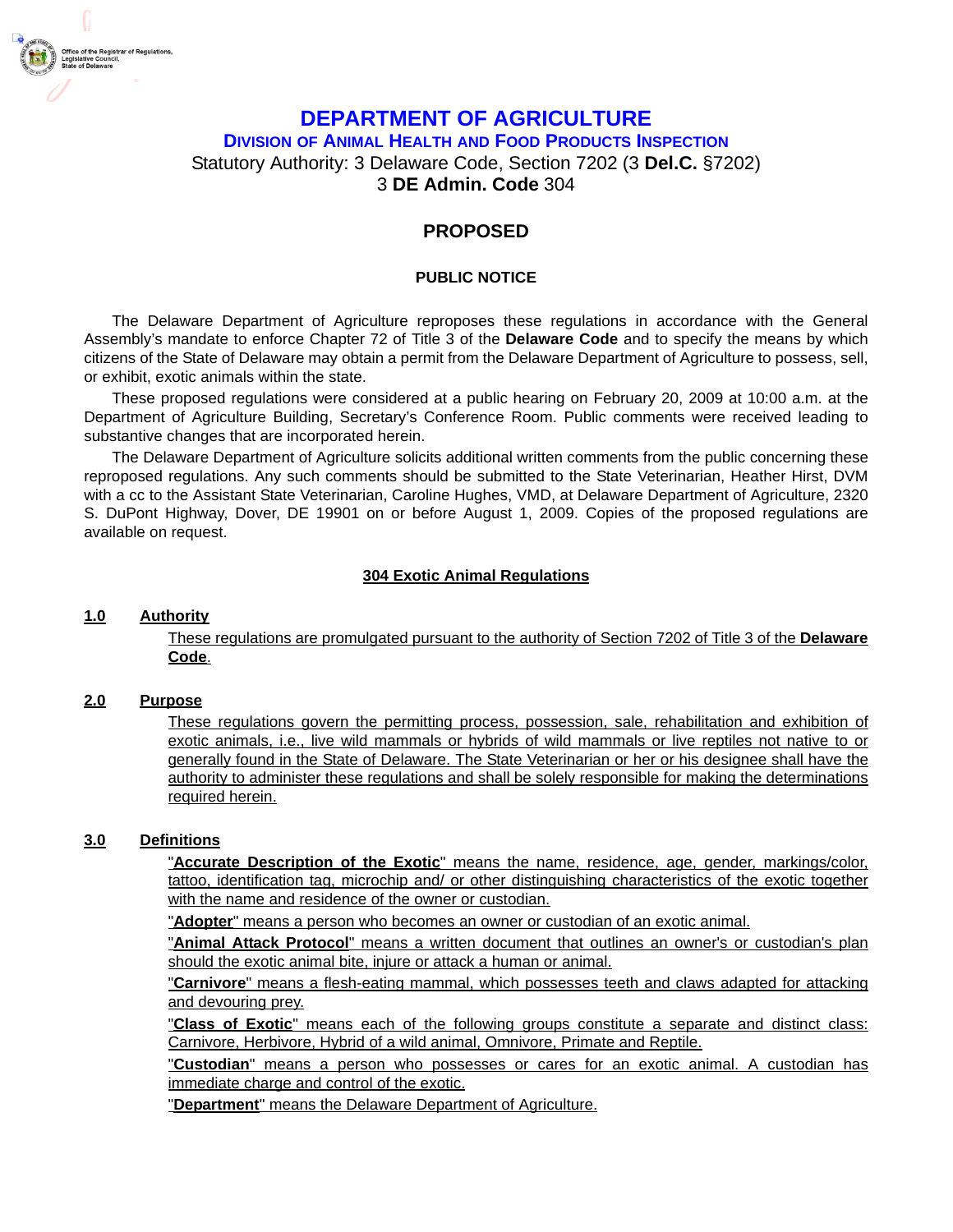**"DNREC"** means the Delaware Department of Natural Resource and Environmental Control.

"**Emergency Evacuation Plan**" means a written document that outlines the actions the owner or custodian plans to implement in an emergency or ordered departure in order to provide for the exotic's welfare and the public's health and safety.

"**Exhibitor**" means a person who displays exotic animals to the public.

"**Exotic**" means a live wild mammal or hybrid of a wild mammal or a live reptile not native to or generally found in Delaware as determined by the Delaware Department of Natural Resources and Environmental Control (DNREC) and the Division of Fish and Wildlife.

"**Herbivore**" means a mammal that feeds exclusively on vegetable matter.

"**Hybrid of a wild mammal**" means a mammal whose parents are different varieties of the same species or belong to different but closely allied species, one parent being a wild mammal not native to or generally found in Delaware and the other parent being a domestic mammal native to or generally found in Delaware.

"**Nuisance**" means an act or the threat of an action that unreasonably interferes with the health, safety or property rights of the community at large.

"**Omnivore**" means an animal which eats any sort of food, both animal and vegetable in origin.

"**Owner**" means a person who owns an exotic animal. An owner has or holds the exotic animal as property.

"**Permit Holder**" means an owner or custodian of an exotic animal who holds an applicable exotic animal permit.

"**Person**" means any individual, partnership, corporation, trade or professional association, firm, limited liability company, joint venture, association, trust, estate or any other legal entity, and any officer, member, shareholder, director, employee, agent or representative thereof.

"**Pet**" means an exotic animal that is kept for interest, companionship and amusement and is associated with a household.

"**Primate**" means a mammal that belongs to the highest order of mammals including monkeys and lemurs.

"**Purchaser**" means a person who becomes an owner of an exotic animal by exchange of cash, goods or animals.

"**Rehabilitator**" means a person who restores an exotic animal to good condition by providing short term care.

"**Reptile**" means any cold-blooded vertebrate of the class Reptilia including turtles, lizards, snakes, crocodilians and tuatara.

"**Seller**" means a person who holds a Sales permit and is engaged in the sale or trade of exotic animals for cash, goods, or animals.

"**Secretary**" means the Secretary of the Delaware Department of Agriculture or his or her designee.

"**State Veterinarian**" means the State Veterinarian of the Delaware Department of Agriculture, or his or her designee.

"**USDA**" means the United States Department of Agriculture.

"**Valid Identification**" (Valid ID) means a photo identification such as Delaware driver's license, State of Delaware Identification card, or a Passport that includes the name and address of the purchaser/ adopter of the exotic animal.

"**Welfare**" means that the owner or custodian provides for the health and well-being and safeguards the physiological requirements of the exotic animal.

"**Zoo**" means a park or institution accredited by the Association of Zoos and Aquariums (AZA) (or its designated successor organization) where: exotics are primarily kept in cages or enclosures for people to come and see; exotics are exhibited outside of the park to the public for educational purposes; and exotics are bred and studied by scientists.

#### **4.0 The State Veterinarian Powers; Duties**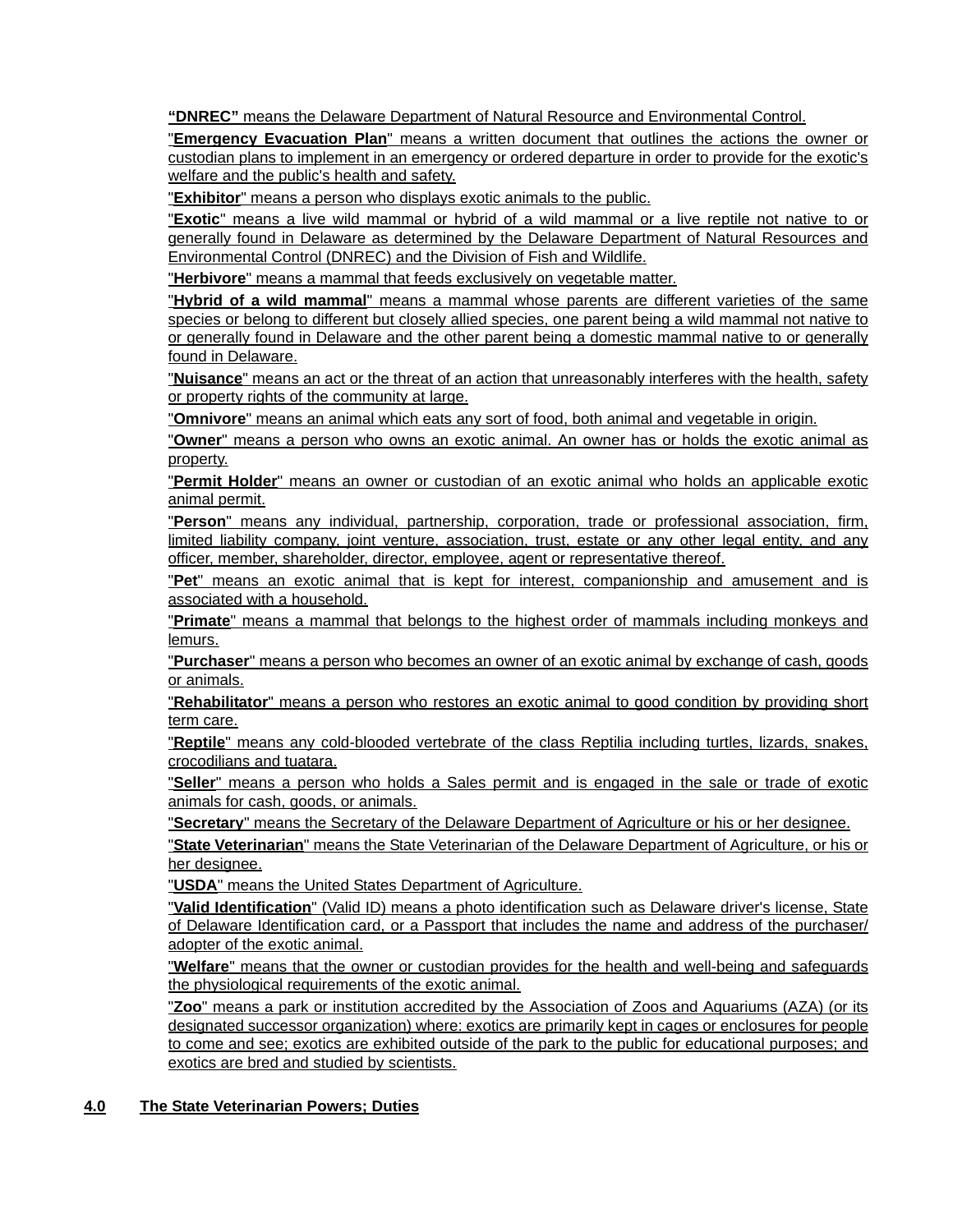- 4.1 The State Veterinarian is responsible for administering and enforcing these regulations. The State Veterinarian has the power to grant, deny, or revoke permits to own or have custody of exotics in this state.
- 4.2 The State Veterinarian is vested with the power to designate agencies to seize and when warranted to humanely destroy an exotic if necessary to protect the public health, safety, or welfare and to protect the health of other animals. The State Veterinarian or his/her agent can humanely destroy an exotic without first notifying the exotic animal's owner or custodian.
- 4.3 The State Veterinarian will maintain a list of exotic animals that are exempt from the permitting requirement. This list will be available to the public and is subject to change in keeping with current animal and human health and safety concerns.
- 4.4 The State Veterinarian will maintain a list of exotic animals in the Herbivore and Reptile Classes that are prohibited from being bred by Sales Permit Holders. This list will be available to the public and is subject to change in keeping with current animal and human health and safety concerns. Sales Permit Holders may petition the State Veterinarian in writing if he or she wants to breed an exotic animal in the Herbivore or Reptile Class that is listed on the prohibited from being bred list.
- 4.5 The State Veterinarian is charged with preventing the introduction and spread of contagious and infectious diseases into and within the domestic animal population of the state, therefore:
	- 4.5.1 The State Veterinarian can prohibit activities by any Permit class if there is a threat to domestic animals in the state.
	- 4.5.2 The State Veterinarian can prohibit Accredited Zoo Permit and Sales Permit holders from breeding exotics if there is a threat to domestic animals in the state.
	- 4.5.3 The State Veterinarian expects any exotic animal health concern to be reported immediately to the Department by all other governmental agencies and veterinarians as well as by the owners or custodians of exotics.

## **5.0 Permit Requirement; Permit Prerequisites; Renewals; Waivers**

- 5.1 Unless specifically exempted by the Department from the permitting requirement (see Regulation 4.3), all persons who would own or have custody of an exotic animal must first obtain a permit issued by the Department.
- 5.2 To obtain the required permit from the Department, the prospective owner or custodian of an exotic animal must:
	- 5.2.1 Provide the Department with satisfactory proof that the exotic animal will be confined within two enclosures, designated herein as primary and secondary.
		- 5.2.1.1 The primary enclosure shall be a pen, cage or other structure where the exotic will be kept and which must be of sturdy and escape-proof construction. The primary enclosure must be consistent in size, structure, lighting, temperature control, and ventilation according to the welfare standards prescribed in the scientific literature or in the USDA regulations for the species being enclosed. The permit applicant is required to demonstrate knowledge of enclosure and welfare standards for the species under consideration with the application.
		- 5.2.1.2 The secondary enclosure must be sufficient to prevent the exotic animal from escaping from the property of the owner or custodian should it be set free or escape from its primary enclosure. The secondary enclosure must ensure there will be no physical contact between members of the public and the exotic. The secondary enclosure must prevent the exotic from escaping the premises if it is out of its primary enclosure.
		- 5.2.1.3 The holder of an Accredited Zoo, Exhibitor or Rehabilitator permit issued in accordance with Regulations 6.2, 6.3 and 6.4 may request in writing that the State Veterinarian consider waiving the enclosure requirements set forth at 5.2.1.1 and/ or 5.2.1.2 because the exotic animal has unique enclosure requirements.
		- 5.2.1.4 Shared enclosures: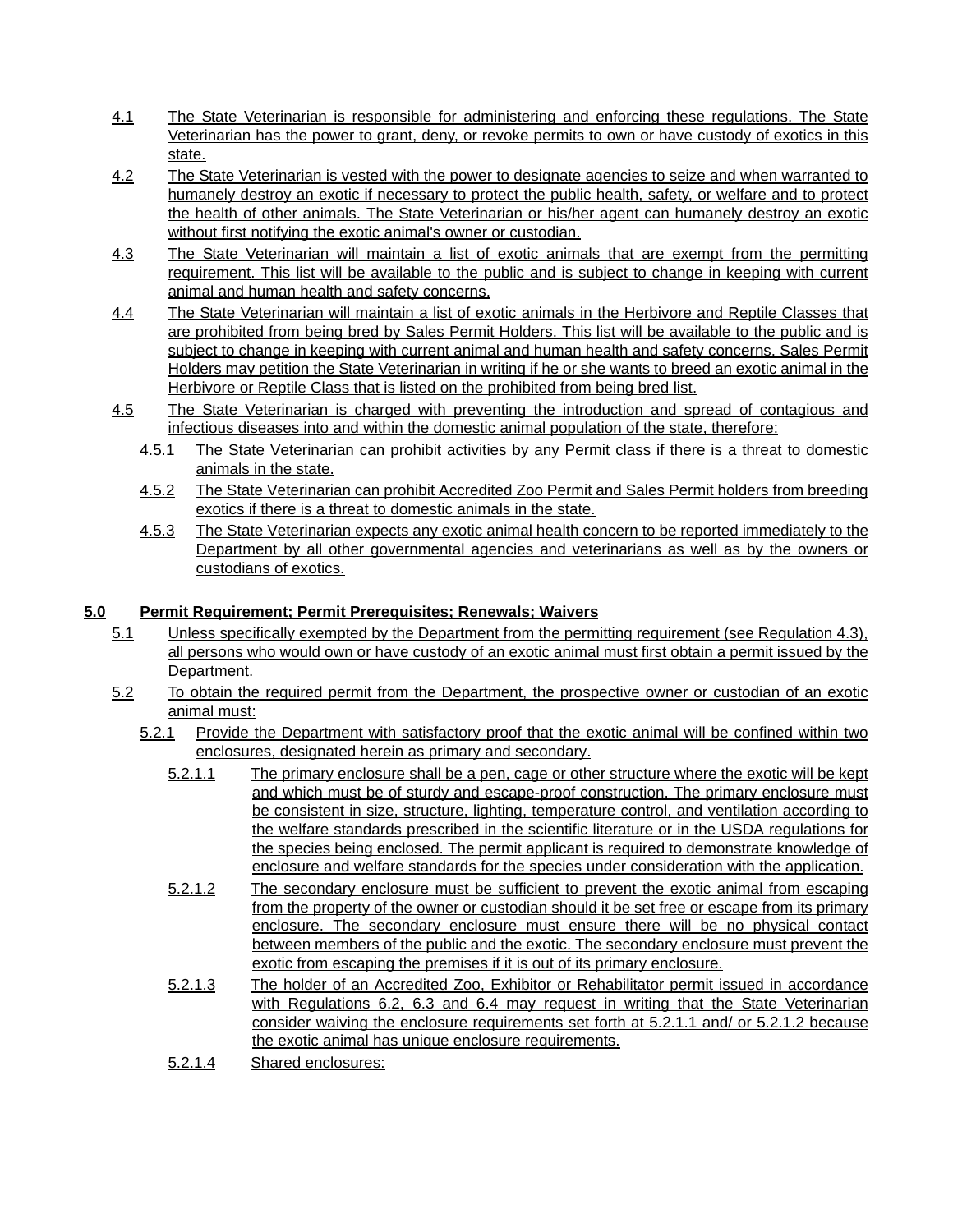- 5.2.1.4.1 The holders of Sales permits are permitted to breed exotic animals in the Herbivore and Reptile class in the State of Delaware in accordance with Regulations 4.4 and 10.4.2.; therefore exotics in these classes may share enclosures.
- 5.2.1.4.2 The holders of Accredited Zoo permits are permitted to breed exotic animals in the State of Delaware in accordance with Regulations 4.5.2 and 10.4.3; therefore exotics permitted by the Accredited Zoo Permit may share enclosures.
- 5.2.1.4.3 All other Permit class holders are not permitted to breed exotic animals; hence any shared enclosures are only for sterile animals or animals unable to reproduce.
- 5.2.2 Provide the Department with a copy of an emergency evacuation plan upon request.
- 5.2.3 Provide the Department with a copy of an animal attack protocol upon request.
- 5.3 To obtain the renewal of an exotic animal permit, exotic animal owners or custodians must confirm the ongoing existence of all the requirements set forth at 5.2 and must, in addition, allow Department employees access to inspect the premises where exotics are located to confirm the health and humane treatment of the exotic.
- 5.4 Any existing permits issued by the Delaware Department of Agriculture will become void sixty (60) days after the effective date of these proposed regulations and must be renewed in accordance with Regulations 5.3 and 8.0 at no additional cost to the owner or custodian.

# **6.0 Permit Classes**

- 6.1 Individual Permit
	- 6.1.1 When exotics are kept as pets, the owner or custodian of the exotic must apply to the Department for an Individual Permit on a form supplied by the Department. Individual Permits granted by the Department shall become null and void when the owner or custodian transfers ownership or possession of the exotic to another person. The owner or custodian must obtain a separate Individual Permit for each exotic animal kept as a pet. A background check of an owner or custodian applying for an Individual Permit may be completed by the Department.
- 6.2 Accredited Zoo Permit
	- 6.2.1 All zoos in Delaware must obtain an Accredited Zoo Permit every five (5) years or other time period that is in keeping with the AZA accreditation process.
- 6.3 Exhibitor Permit
	- 6.3.1 All owners or custodians (with the exception of permitted Accredited Zoos located in Delaware) that wish to present exotic animals for public viewing must obtain an Exhibitor Permit from the Department annually.
	- 6.3.2 A background check of an owner or custodian applying for an Exhibitor Permit may be completed by the Department.
	- 6.3.3 Exotic Animal Exhibitors Duties:
		- 6.3.3.1 Notify the Department within the 60 day period prior to exhibiting exotic animals in Delaware;
		- 6.3.3.2 Provide the Department with an annual inventory which includes an Accurate Description of each exotic animal to be exhibited. If changes to the annual inventory provided to the Department occur prior to exhibiting in Delaware then notify the Department by e-mail or Fax of the changed inventory by listing the addition or removal of each exotic animal.
		- 6.3.3.3 Provide the Department with the dates of exhibition;
		- 6.3.3.4 Provide the Department with a list of exhibition activities;
		- 6.3.3.5 Provide the Department with a public health and safety plan, an animal attack protocol, and an animal health plan upon request.
		- 6.3.3.6 Show proof of exotic animal permits or licenses from the state or states where the exhibitor is based;
		- 6.3.3.7 Provide valid health certificates upon request;
		- 6.3.3.8 Have a valid business license; and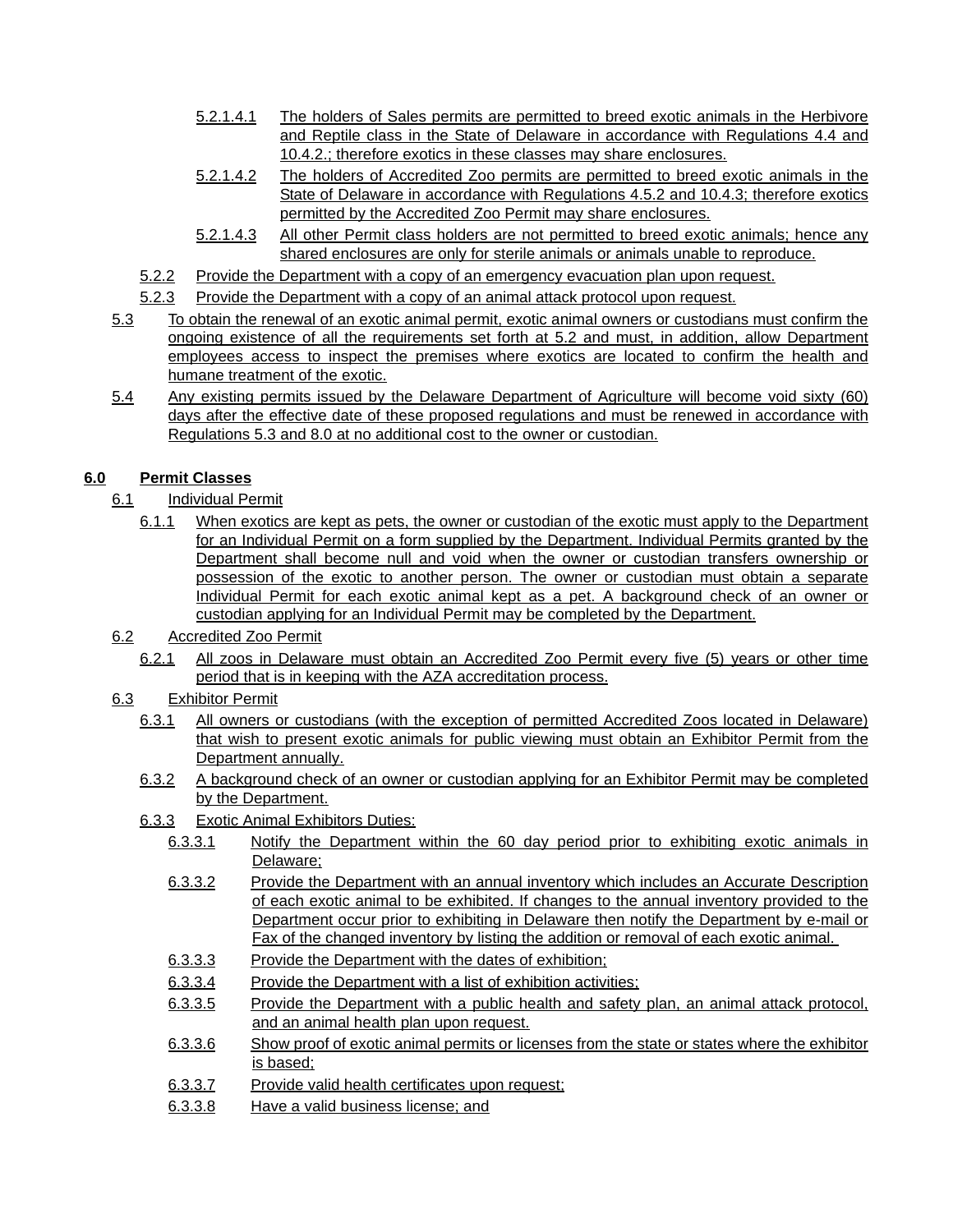## 6.3.3.9 Provide proof of knowledge of exotics' health, safety and proper care upon request.

## 6.4 Rehabilitator Permit

- 6.4.1 The Rehabilitator Permit must be obtained from the Department by an owner or a custodian who provides short term care and rehabilitation of exotic animals.
- 6.4.2 The applicant for the Rehabilitator Permit must provide documentation that he/she holds a Wildlife Rehabilitator Permit from DNREC.
- 6.4.3 A background check of an owner or custodian applying for a Rehabilitator Permit may be completed by the Department.
- 6.4.4 Rehabilitator Permit Holder's Duties:
	- 6.4.4.1 By December 31st of each calendar year the Exotic Animal Rehabilitator must:
		- 6.4.4.1.1 Provide the Department with a yearly inventory of every exotic currently being rehabilitated. The inventory must include an Accurate Description of each exotic.
		- 6.4.4.1.2 Request in writing permission from the State Veterinarian or his/her designee for an extension of the exotic's rehabilitation time when the exotic is carried over from the prior year's inventory.
	- 6.4.4.2 On a biannual basis (by June  $30^{th}$  and by Dec.  $31^{st}$ ) notify the Department of exotic animals that were acquired in the previous 6 months, and which were not previously included in the yearly inventory (see 6.4.4.1.1).
	- 6.4.4.3 Provide the Department with a public health and safety plan, an animal attack protocol, an emergency evacuation plan and an animal health, proper care and rehabilitation plan upon request.
	- 6.4.4.4 Be limited to a maximum of twenty (20) exotic animals per Class of Exotic unless a written request to exceed the maximum number is approved by the State Veterinarian biannually (by June  $30<sup>th</sup>$  and by December  $31<sup>st</sup>$ ).
	- 6.4.4.5 Send a list of relocated exotics to the Department biannually (by June  $30<sup>th</sup>$  and by December  $31^{st}$ ).
	- 6.4.4.6 The rehabilitator must require at the time of the exotic's relocation that the adopter has obtained the appropriate class of Exotic Animal Permit from the Department.
	- 6.4.4.7 The rehabilitator must verify at the time of the exotic's relocation that the adopter's name and address on a Valid Identification card is the same as noted on the appropriate class of Exotic Animal Permit presented.
	- 6.4.4.8 Provide the adopter with written information regarding the exotic's enclosure, proper care, nutrition and welfare requirements.
	- 6.4.4.9 The rehabilitator must inform the adopter that there may be county, city, local laws, rules and regulations that may govern or proscribe the possession of exotics in their area.
	- 6.4.4.10 If the adopter resides outside the State of Delaware, the rehabilitator must maintain a record of the interstate transfer of ownership, including adopter's address; and the rehabilitator is responsible for notifying the appropriate state veterinarian's office or applicable state agency.
	- 6.4.4.11 Keep a record of the adopter's name, address and when available, telephone and e-mail, for three years.
- 6.4.5 Adopters of Rehabilitated Exotics; Duties: When an adopter proposes to become an owner or custodian of an exotic that requires permitting by the Department the following conditions prior to becoming an owner/custodian must be met:
	- 6.4.5.1 The adopter must obtain the appropriate class of Exotic Animal Permit from the Department prior to the time of the exotic's relocation.
	- 6.4.5.2 The adopter must present to the rehabilitator at the time of the exotic's relocation a Valid ID with the same name and address that are on the Exotic Animal Permit.
- 6.5 Sales Permit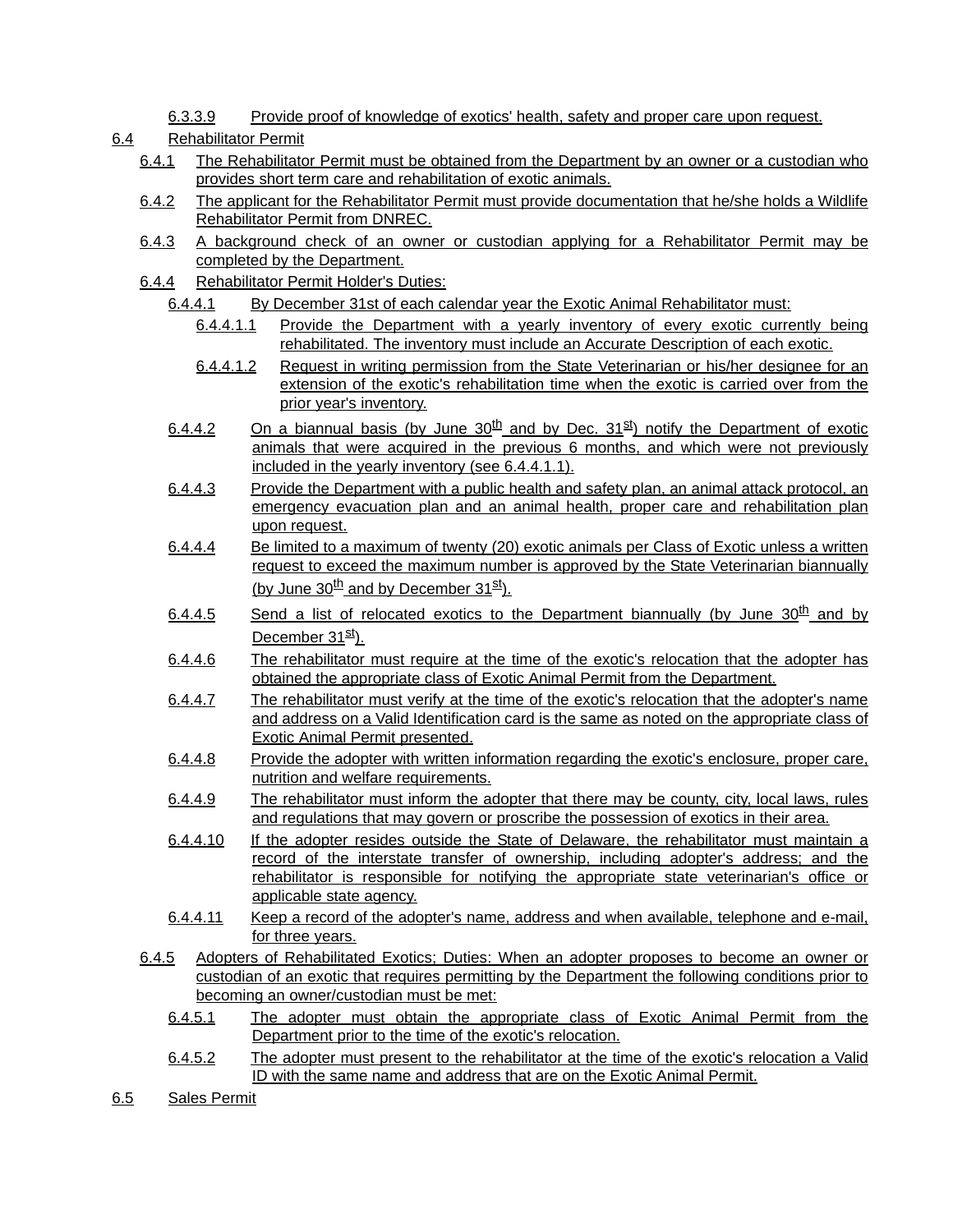- 6.5.1 Owners or custodians that sell exotics in Delaware or sell exotics from Delaware to locations outside of Delaware must have a valid Delaware business license and must obtain a Sales Permit from the Department. Sales Permits granted by the Department must be renewed annually and are not transferable.
	- 6.5.1.1 Accredited Zoo Permit holders are not required to hold a Sales Permit.
	- 6.5.1.2 Individual Permit holders, Exhibitor Permit holders, and Rehabilitator Permit holders engaged in the sale of exotics are required to hold a Sales Permit in accordance with sections 6.5, 7.5 and 8.5 of these regulations. All of the aforementioned Permit holders who apply for a Sales Permit must have a valid Delaware business license.
	- 6.5.1.3 A background check of an owner or custodian applying for a Sales Permit may be completed by the Department.
- 6.5.2 Seller's Duties- When an owner or custodian proposes to sell an exotic that requires permitting by the Department the following conditions of sale must be met:
	- 6.5.2.1 The seller must require at the time of the sale that the purchaser has obtained the appropriate class of Exotic Animal Permit from the Department.
	- 6.5.2.2 The seller must verify at the time of the sale that the purchaser's name and address on a Valid Identification card is the same as noted on the appropriate class of Exotic Animal Permit presented.
	- 6.5.2.3 The seller must provide the purchaser with written information regarding the exotic's enclosure and welfare requirements.
	- 6.5.2.4 The seller must notify the purchaser that there may be county, city, and local laws, rules and regulations within the State of Delaware that may proscribe or govern the possession of exotics in their area.
	- 6.5.2.5 The seller must notify the Department of the purchaser's name and address, and when available, e-mail address or telephone number and an Accurate Description of the Exotic after the sale of an Exotic by the first of every month.
	- 6.5.2.6 If the purchaser resides outside the State of Delaware, the seller must maintain a record of the interstate sale, including purchaser's address, and must notify the appropriate state veterinarian's office or applicable state agency.
	- 6.5.2.7 A legible copy of the purchaser's sale record must be maintained by the seller for 3 years after the sale of the exotic animal.
	- 6.5.2.8 The seller must guarantee that all exotic animals put up for sale are in good health at the time of sale.
- 6.5.3 Purchaser's Duties- When a purchaser proposes to become an owner or custodian of an exotic that requires permitting by the Department the following conditions prior to purchase must be met:
	- 6.5.3.1 The purchaser must obtain the appropriate class of Exotic Animal Permit from the Department prior to the time of purchase.
	- 6.5.3.2 The purchaser must present to the seller at the time of the sale a Valid ID with the same name and address that are on the Exotic Animal Permit.

## **7.0 Initial Permit Applications**

- 7.1 Individual Permit. Initial applications must be filed with the Department prior to acquiring the exotic and prior to relocating an exotic into the State of Delaware. The State Veterinarian, for good causes shown, and upon written request of the owner/custodian may grant an extension of time to apply for an initial permit. The pre-purchase or pre-adoption fees required to obtain an Individual Permit for an exotic are non refundable.
- 7.2 Accredited Zoo Permit. Initial applications must be filed with the Department upon accreditation by the Association of Zoos and Aquariums, or its successor association. The Accredited Zoo Permit covers every exotic animal housed or kept at the Zoo. The Accredited Zoo Permit application must include a current copy of the Zoo's on-going accreditation document and identify an inventory of every exotic animal by Accurate Description kept at the Zoo at the time of application.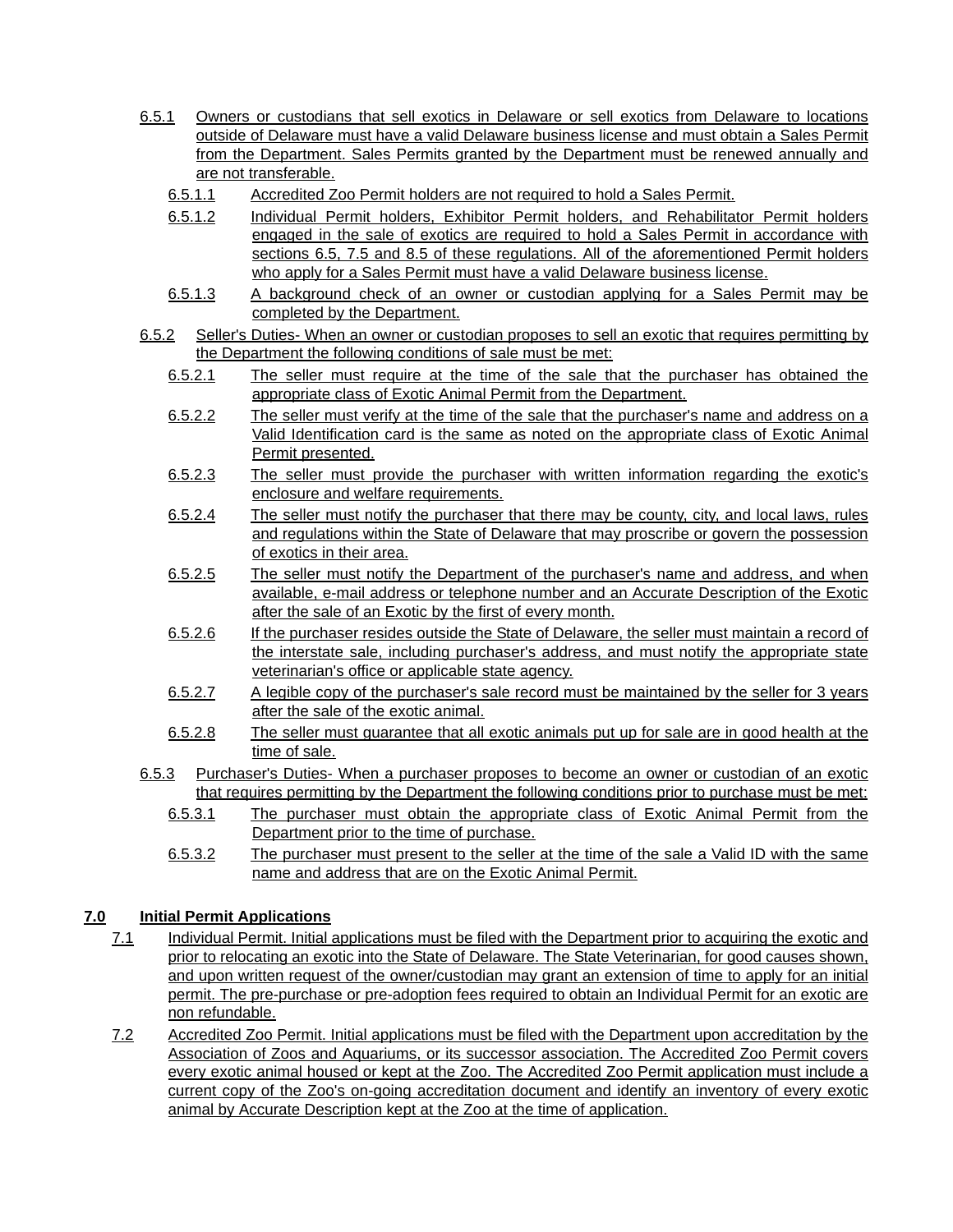- 7.3 Exhibitor Permit. Initial applications must be filed with the Department prior to exhibiting exotic animals in the State of Delaware. A single Exhibitor Permit covers every exotic animal housed or kept by the exhibitor.
- 7.4 Rehabilitator Permit. Initial applications must be filed with the Department prior to rehabilitating an exotic animal. A single Rehabilitator Permit covers every exotic animal housed or kept by the rehabilitator.
- 7.5 Sales Permit. Initial applications must be filed with the Department prior to the sale of any exotic animal by a business. Sales Permits must be obtained for each Class of exotic sold. If an exotic animal can be placed in more than one Class, the applicant need only apply for one class per exotic animal. The yearly Sales Permit request must include an inventory of each exotic animal per Class of Exotic animal identified on the Permit Application. The inventory must identify every exotic animal by Accurate Description of the exotic stocked at the business at the time of application for the yearly Permit.

# **8.0 Permit Renewal**

- 8.1 Individual Permits are valid for 3 years and must be renewed by March 31st of the fourth year.
- 8.2 Accredited Zoo permits are required to be renewed every fifth year by March 31st in keeping with the AZA accreditation schedule. An updated inventory must be submitted with each permit renewal application.
- 8.3 Exhibitor Permits are required to be renewed as stipulated in 8.3.1 and 8.3.2. An updated inventory must be submitted with each permit renewal application.
	- 8.3.1 Holders of Exhibitor permits who exhibit in Delaware more than 180 days per calendar year must renew by December 31st of each year or by the first of the month after exhibition activities in Delaware have exceeded 180 days.
	- 8.3.2 Holders of Exhibitor permits who exhibit in Delaware less than or equal to 180 days per calendar year must renew annually on an "as needed" basis.
- 8.4 Rehabilitator Permits are valid for three years and renewal must occur by March 31st of the fourth year. The renewal application must include proof of an active Wildlife Rehabilitator Permit issued by DNREC and an updated inventory.
- 8.5 Sales Permits are required to be renewed on an annual basis and renewal must occur by December 31st of each year. An updated inventory must be submitted with each permit renewal application.

## **9.0 Possessing or Owning an Exotic Animal Without a Permit**

- 9.1 When the Department determines that an owner or custodian of an exotic animal has not obtained the required permit, or has failed to timely renew a permit, the Department shall inform the owner or custodian by mailing a letter to the owner or custodian's last known address of the legal requirement to obtain a permit. The owner or custodian will then have ten (10) business days from the date the Department's letter was mailed to obtain the required permit. The State Veterinarian may grant additional time to obtain a permit for good cause if petitioned in writing during the ten (10) business days from the date the Department's letter. No permit will be issued if possession of an exotic animal is prohibited by other applicable statutes.
- 9.2 Failure to obtain a permit or to timely renew a permit are grounds for the State Veterinarian to seize and dispose of the exotic without the administrative hearing contemplated by regulation 13.2 and/or to institute criminal proceedings in accordance with Title 3, section 7203.

# **10.0 Transporting; Relocation of Exotic Animals; Transfer of Ownership; Births and Deaths**

10.1 If an exotic is to be moved from one location to another for any reason, the exotic shall be transported in a cage or other container that will be strong enough to prevent its escape while in transport, that will protect the public from physical contact with the exotic and that meets the exotic's welfare requirements. If an owner or custodian is transporting an exotic because of zoonotic or animal disease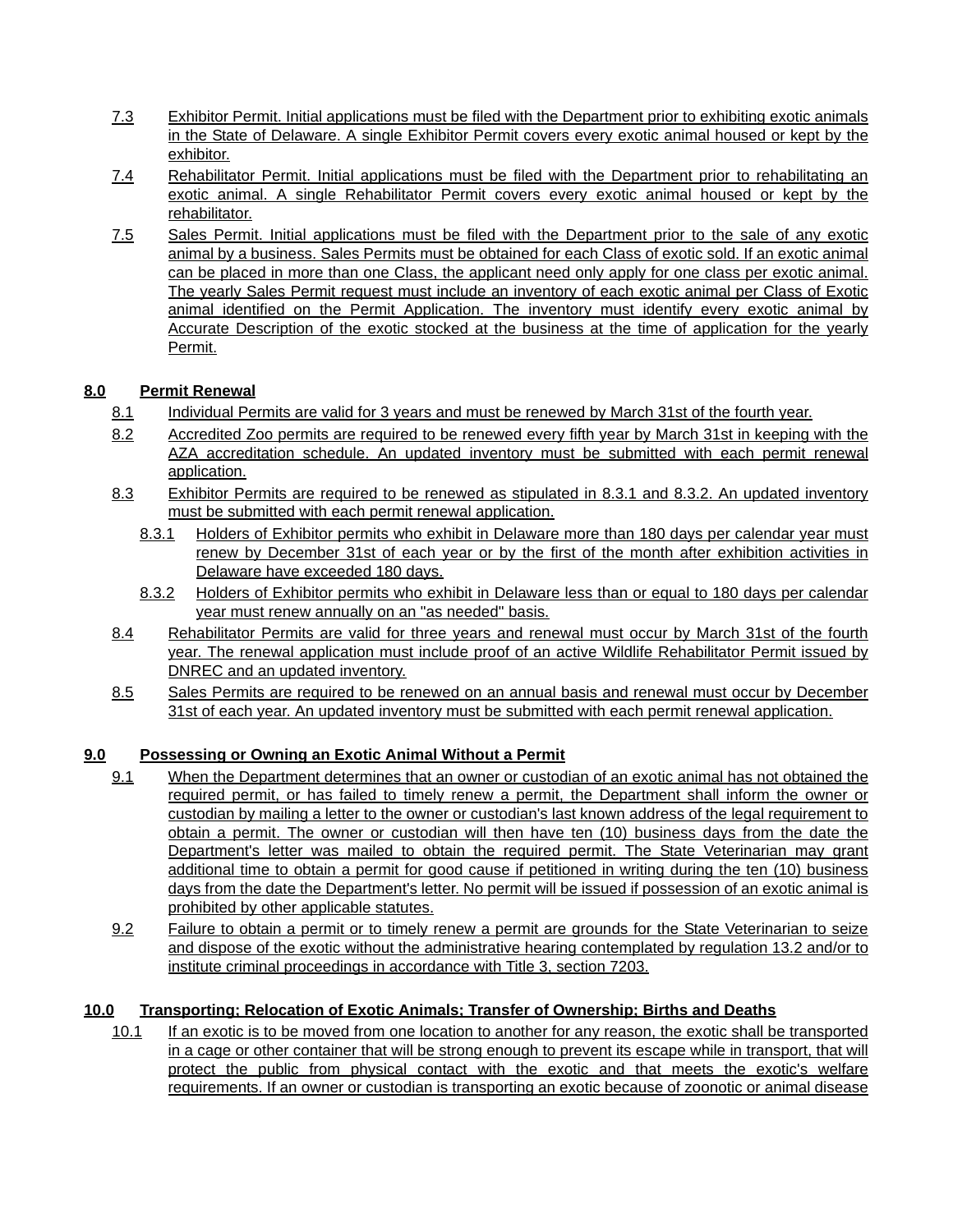concerns, the State Veterinarian is to be notified immediately. Violation of this regulation is grounds for revoking an otherwise valid permit.

- 10.2 All permit holders are required to notify the Department in writing within thirty (30) business days if they change their name, permanent address or other contact information.
- 10.3 All permit holders are required to immediately notify the Department of any change of ownership or custodianship of an exotic animal.
- 10.4 Births and Deaths
	- 10.4.1 All permit holders must notify the Department of the birth or death of each Exotic by the first of every month.
	- 10.4.2 Sales permit holders are limited to breeding the following classes: Reptile and Herbivore and must stay current with State Veterinarian's list of exotic animals that are prohibited from being bred by Sales Permit holders as referenced in 4.4 of these regulations.
	- 10.4.3 Accredited Zoo Permit holders may breed exotics in keeping with 4.5.2 of these regulations.
	- 10.4.4 Exotics on the State Veterinarian's current list of exotic animals exempt from these regulations (see regulation 4.3) may be bred.

## **11.0 Nuisances Prohibited**

The exotic must not become a nuisance. Any exotic animal that is an immediate threat and/or poses a risk of danger to the public may be subject to seizure and destruction in accordance with regulation 4.2 and without the administrative hearing contemplated by regulation 13.2.

## **12.0 Escape**

The owner or custodian of an exotic who learns of its escape from its enclosures must immediately notify the Department and the appropriate animal control agency of the escape. The owner or custodian of an escaped exotic has a duty to offer assistance to recapture the exotic and must reimburse the Department for any expenses it incurs associated with recapturing the exotic including damage to persons, animals or property.

#### **13.0 Permit Denials and Revocations; Administrative Hearings; Appeals**

- 13.1 The State Veterinarian or his/her designee may deny or revoke an initial application, renewal application, or a permit for good cause. Reasons for denials may include, but are not limited to the following: a zoo losing its accreditation; an exotic animal biting, maiming, or injuring a human; an exotic animal escaping from its enclosures; failure to require and verify that a purchaser/adopter has obtained the appropriate class of Exotic Animal Permit from the Department prior to the time of purchase/relocation of the Exotic; failure to notify the Department of the transfer or sale of any exotic animal; exotic animals being bred or reproducing by Permit class holders not permitted to breed exotics; failure to notify the Department of the birth or death of an exotic; failure to keep copies of sales records for three years; failure to perform the duties stated in these regulations; any zoonotic or animal disease concerns; prior animal cruelty violations; and the applicant/permit holder fails to maintain enclosure, proper care, nutrition and welfare standards.
- 13.2 Administrative Hearing: The owner or custodian of an exotic animal may appeal from the State Veterinarian's determinations pursuant to regulation 13.1 by requesting an Administrative Hearing before the Secretary or his or her designee.
	- 13.2.1 Whenever the State Veterinarian proposes to revoke a permit or deny an application for any reason other than that the exotic poses an immediate and unreasonable risk of harm to the public, the Department shall first give written notice to the permit holder or applicant of the State Veterinarian's determination. The written notice shall inform the permit holder or applicant that he or she has the right to challenge the determination and to request a hearing before the Secretary of the Department or his or her designee. A request for an administrative hearing must be made in writing and must be received by the Department within ten (10) business days of the date of the written notice to such permit holder or applicant; otherwise, the State Veterinarian's determination